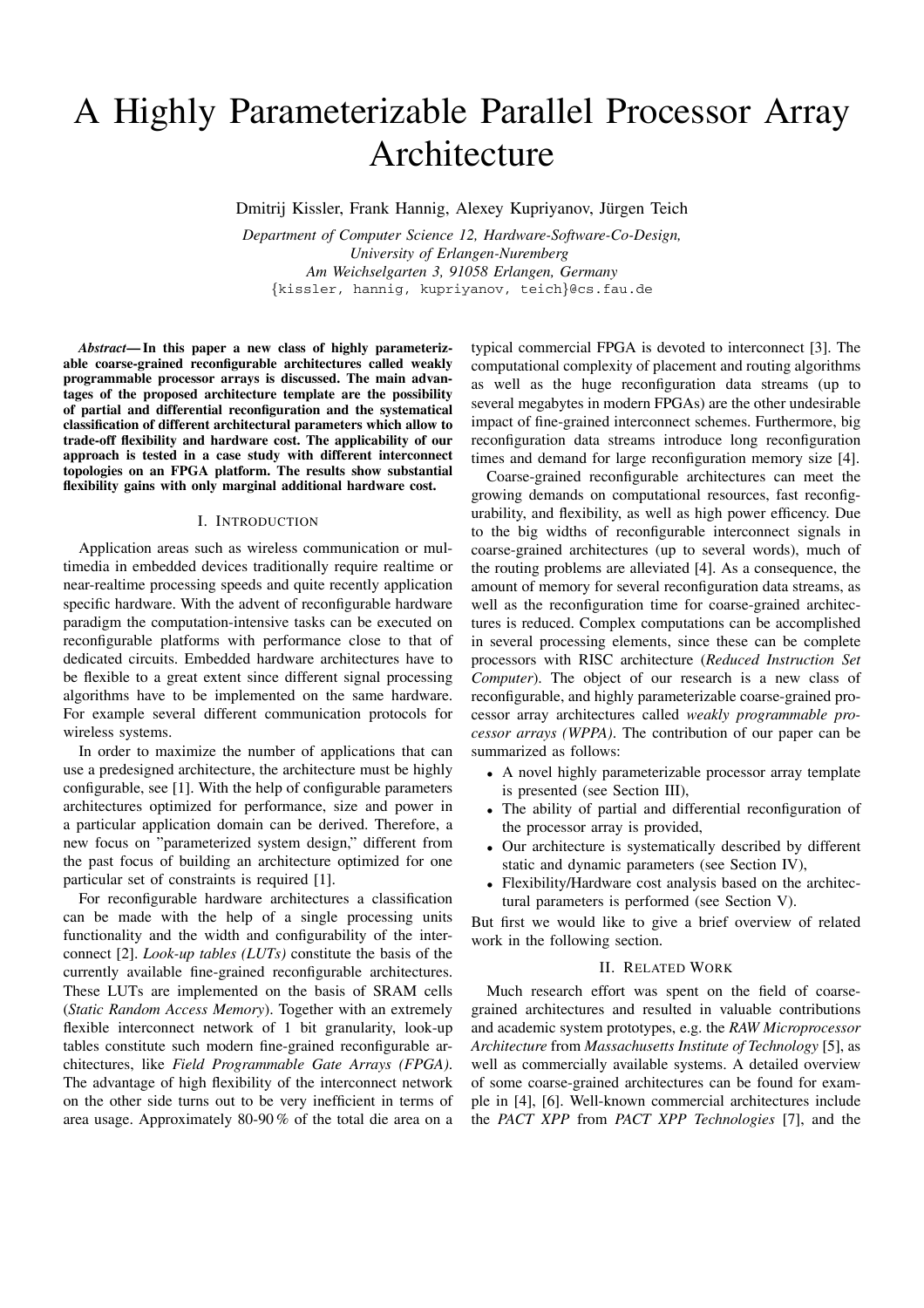



Fig. 1. General processor array and processing element structure.

*Avispa*, *Moustique*, and *Bresca* IP-Cores (*Intellectual Property Cores*) from *Silicon Hive* [8]. Other examples are *D-Fabrix* from *Elixent* [9], the *Dynamically Reconfigurable Processor* (*DRP*) from *NEC* [10], or *QuickSilver Technology's Adaptive Computing Machine* [11]. Existing fine-grained and coarsegrained architectures both lack programmability as a result of paradigms, which are very different from the *von Neumann's*. Therefore our concept which we call *weak programmability* is to allow a limited, simple, and parameterizable instruction set for each processing element of the processor array. Several levels of parallelism are utilized in coarse-grained architectures. Instruction level parallelism is usually accomplished with the help of the VLIW architecture, where the functional units of a single processing element are executing instructions in parallel. The next hierarchical level of parallelism consists of different parallel working processing elements. Potentially, even higher levels are possible, like multiple coarse-grained systems integrated in a high-level array. As an example the multi-core streaming arrays from *Silicon Hive* can be mentioned.

Since the interconnect scheme can significantly affect the type of algorithms running efficiently on the given architecture, it constitutes another interesting research subject. To the best of our knowledge only few coarse-grained architectures exist, e.g. [7], [10] which provide dynamically reconfigurable interconnect topologies. However the possibilities of these architectures are quite restricted. With the help of dynamically reconfigurable interconnect schemes a substantial gain in flexibility can be achieved. For this purpose, we developed a generic concept of an *interconnect wrapper module*. It allows for dynamic reconfiguration of the interconnect scheme in

coarse-grained architectures.

# III. ARCHITECTURE DESCRIPTION

The basic building blocks in our architecture, which we introduced in [12], are so-called weakly programmable processing elements (WPPEs), see Fig. 1. They are called weakly programmable because of the limited instruction memory in each processing element and the optimized control overhead, which is kept as small as possible. The instruction set of a WPPE is also kept small and specific to instructions commonly needed in digital signal processing. For each single WPPE the instruction set is parameterizable at compile time. Every WPPE is encapsulated by an *interconnect wrapper* module which is described later. At the first level, single interconnect wrapper modules are statically connected in a grid topology to form a corresponding processor array. A second, dynamic interconnection scheme is provided by the dynamic switching capabilities of each interconnect wrapper module. All possible interconnection schemes for a given processor array are defined at compile-time by means of a set of so-called *adjacency matrices* (exact definition follows).

# *A. General Structure of a WPPE*

Each WPPE can be parameterized at compile time to contain several functional units like adders/subtractors, multipliers, shifters, and modules for logical operations. The number of specific functional units is also parameterizable at compile time. The possibility to add functional units which implement user-defined functions, like for example a FFT (*Fast Fourier Transformation*) is also provided. Furthermore, a WPPE contains a parameterizable register file for data and also a parameterizable register file for control signals. The parameters of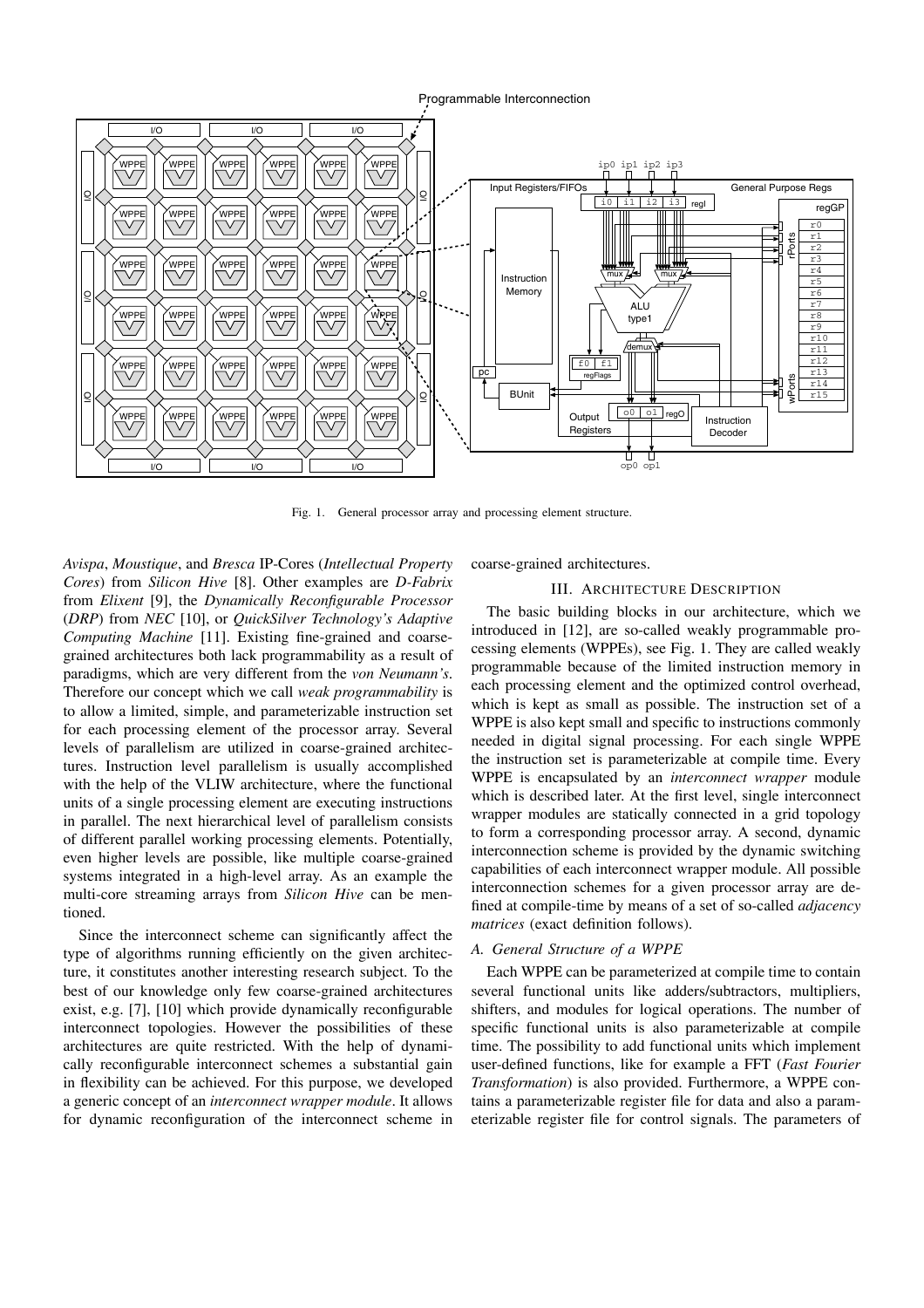

Fig. 2. (a) Adjacency matrix example and (b) Logical structure of the reconfigurable interconnect module.

both types of register files are for example number and width of general purpose and output registers and input FIFOs (*First In First Out Buffers*). For transfer of data and control signals between the different storage elements like registers and FIFOs a special data transfer unit is used.

# *B. Multiway Branch Unit*

For VLIW architectures multiway branch units are very often used [13]. Since a WPPE has a VLIW architecture this approach was also chosen here. With the help of a parameterizable number of branch flags a multiplexer for the selection of several branch target addresses is controlled. As a branch flag any control signal from the register file for control signals, input control signals or any status flag from any functional unit can be chosen. The different branch target addresses are given in the corresponding branch instruction. With the help of this concept  $n$  branch flags are analyzed in parallel and a total of  $2<sup>n</sup>$  different branch target addresses can be given by only one branch instruction per cycle.

# *C. Dynamically Reconfigurable Interconnect Wrapper*

An interconnect wrapper encapsulates the corresponding weakly programmable processing element and is used to describe and parameterize capabilities of switch networks. Different topologies between the single WPPEs in a weakly programmable processor array like torus, 4D hypercube, and others can be implemented and changed dynamically. To define all possible interconnect topologies, an adjacency matrix is given for each interconnect wrapper in the array at compile time. The structure of the adjacency matrix is exemplarily shown in Fig. 2(a). All input and output signals in the four directions *N* (north), *E* (east), *S* (south), and *W* (west) of the interconnect wrapper, as well as input  $P^{in}$  and output signals  $P^{out}$  of the encapsulated WPPE are organized in a

matrix form. The input signals of the interconnect wrapper and the output signals of the encapsulated WPPE build the rows of the corresponding adjacency matrix, and the output signals of the interconnect wrapper and the input signals of the encapsulated WPPE build the columns of the adjacency matrix. Two input and output signals in each direction of the interconnect wrapper are assumed, and two input and output ports in the encapsulated WPPE for the corresponding example interconnect wrapper and the adjacency matrix in Fig. 2(a). If an arbitrary input  $i$  and output signal  $j$  have to be connected, the variable  $c_{ij}$  in Fig. 2(a) is set to 1. Otherwise it is set to 0. If many input signals are allowed to drive a single output signal a multiplexer with an appropriate number of input signals is generated. The inputs of this multiplexer are connected to the corresponding input signals and the output to the corresponding output signal. The logical structure of an interconnect wrapper module is schematically shown in Fig. 2(b). The select signals for such generated multiplexers are stored in configuration registers and can therefore be changed dynamically. By changing the values of the configuration registers in an interconnect wrapper component different interconnect topologies can be implemented and changed at run-time. The number and width of the input and output signals of the interconnect wrapper component might be different. This is configured at compile time.

# *D. Weakly Programmable Processor Array*

The interconnect wrapper components of each weakly programmable processing element is connected in a regular grid topology to form a weakly programmable processor array. Two levels of connections can be specified. The regular static connections between the single interconnect wrapper components build the first level. The second dynamic level is the current interconnect topology which is defined by the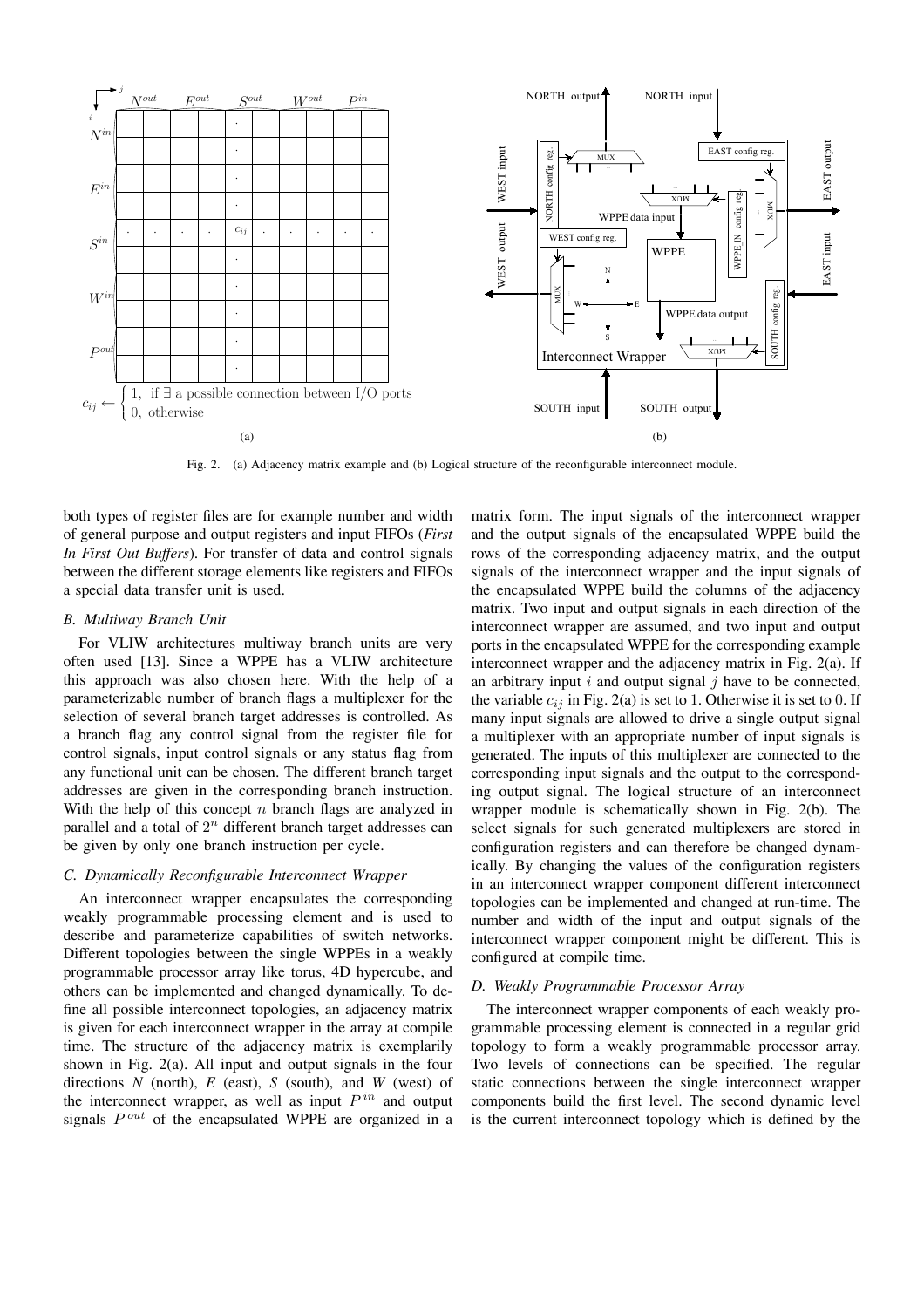

Fig. 3. Multicast configuration of the single processing elements and their interconnect modules.

values of the configuration registers. By means of the first static level of interconnect signals the problems in placing and routing of WPPEs in an array are reduced, see [4]. With the help of the second level different interconnect schemes can be changed dynamically.

*1) Reconfiguration:* To achieve dynamic reconfigurability of VLIW programs and the interconnect structure each WPPE has a small configuration loader component. A configuration loader is controlled by a finite state machine. Additionally, there is a global configuration controller and global memory for storage of different configurations on the WPPA level. The global configuration controller is connected to an external control unit. This can be for example an embedded processor core in a *SoC (System-on-a-Chip)* design.

In a configuration or reconfiguration phase the global configuration controller reads the current configuration from the global configuration memory and puts the data on a global configuration data bus. The width of the global configuration memory and the configuration data bus are parameterizable at compile time. They may be different from the width of local VLIW instruction memories and the width of configuration registers in the single WPPEs and interconnect wrapper components. The local configuration loader modules in WPPEs which have to be configured run synchronously with the global configuration controller and write the received configuration words to the respective storage elements.

To achieve scalability of weakly programmable processor arrays a multicast scheme was chosen. Since a global bus for reconfiguration data is used, it is important to be able also to configure and reconfigure parts of a big processor array, like for example an array of the size  $10 \times 10$  with 100 processing elements or bigger. Otherwise a problem with the bus driver strength can arise.

With the help of multicast bits in special registers it is possible to address single processing elements as well as

groups of processing elements in an array. This scheme is explained in the following in detail.

*2) Multicast Reconfiguration Scheme:* For the configuration and reconfiguration of a WPPA a multicast scheme called *RoMultiC* (*Row Multicast Configuration*) was chosen [14]. This method also allows for partial reconfiguration of a weakly programmable processor array. There is a corresponding multicast bit for each row and each column in a two-dimensional processor array. Every interconnect wrapper in the processor array is connected to one horizontal and one vertical multicast bit, see Fig. 3. If a multicast bit is set the corresponding row or column in the array is selected. Afterwards those WPPEs will be configured which have both the vertical and horizontal multicast bits set.

The single multicast bits are grouped into two multicast registers: A vertical mask register for the columns of the array and a horizontal mask register for the rows of the array. Both mask registers are located in the global configuration controller and are accessible from an external control unit. For the tuple of two mask register values we use the term *multicast signature*. A multicast signature uniquely identifies a group of weakly programmable processing elements. This includes the case of a single processing element as well as processor array as a whole.

To use the advantages of this reconfiguration scheme one could partition a given processor array e.g. in two rectangular parts each part running a different application. Then the first part could be reconfigured while an application is still running on the second part.

*3) Reconfiguration Data:* The global configuration memory contains the different configurations, i.e. VLIW programs and interconnect schemes. A VLIW program and an interconnect scheme are grouped to build one configuration type. Since configuration memory consumes logic resources it has to be as small as possible. Therefore in a WPPA a possibility is given to address the VLIW program configuration and the interconnect scheme separately.

The width of the global configuration memory is parameterizable at compile time. It is independent of the width of the VLIW memories in the single processing elements of the array, since they all can be different on their part. This helps to control the reconfiguration time of the processor array, its scalability and flexibility. If a small width for the configuration memory is chosen, multiple configuration words have to be read to construct a single VLIW instruction. On the other side, a very wide global configuration data bus consumes more power and chip area. Therefore a tradeoff between the scalability and configuration speed has to be made. A higher flexibility can be achieved if the VLIW memories and configuration registers for the interconnect scheme can be configured separately. If for a new application the current interconnect scheme has to be changed but the programs may stay the same, only the much smaller interconnect data has to be configured. This approach corresponds to the differential reconfiguration of the processor array.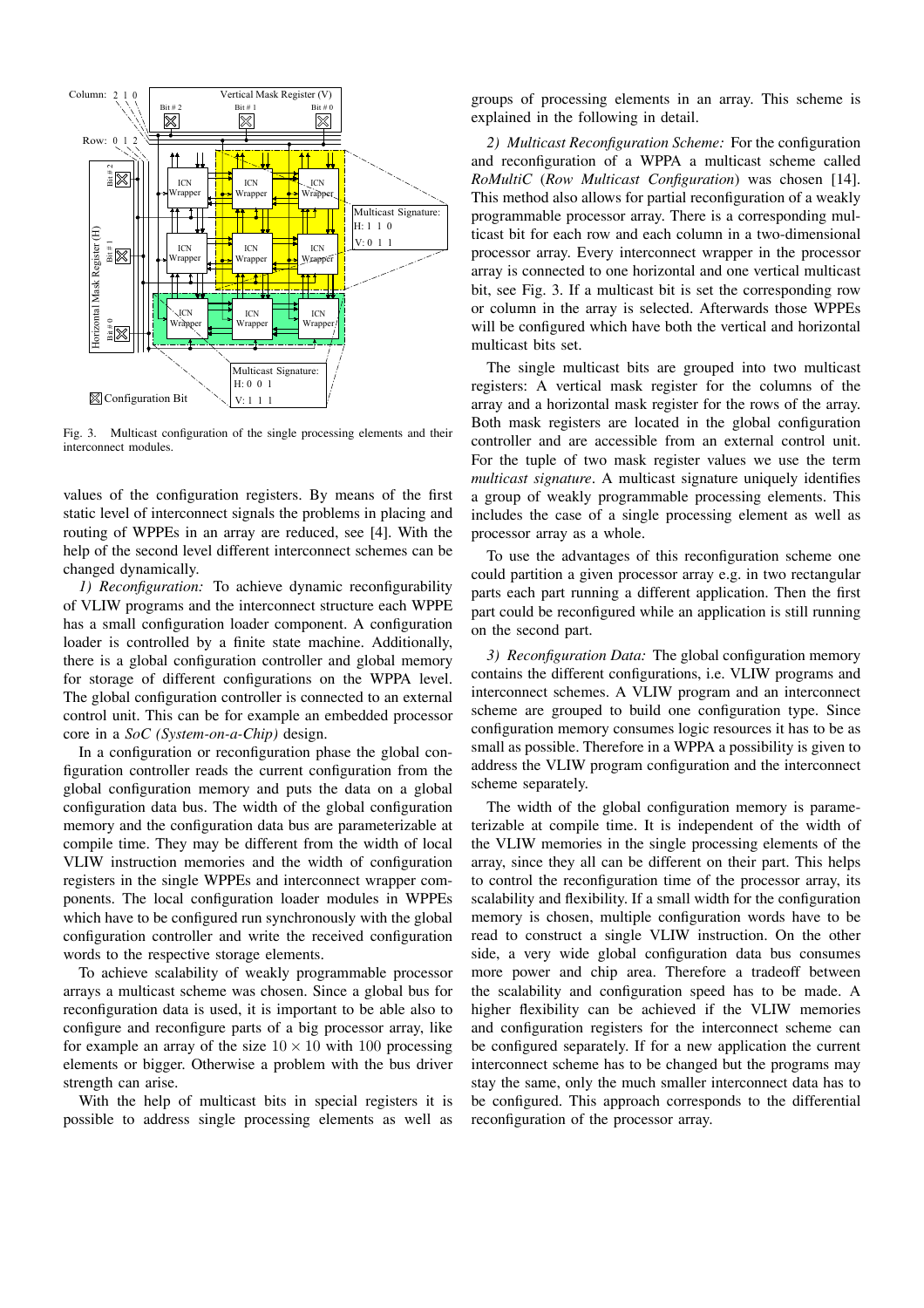## TABLE I

EXCERPT FROM THE STATIC PARAMETER LIST OF A WPPE.

| Name                | Meaning                             |
|---------------------|-------------------------------------|
| $\boldsymbol{x}$    | Number of adder modules             |
| $\overline{y}$      | Number of multiplier modules        |
| $\boldsymbol{u}$    | Number of logic modules             |
| $\boldsymbol{\eta}$ | Number of shift modules             |
| $\boldsymbol{w}$    | Number of data transfer units       |
| $\boldsymbol{n}$    | Register operand width [bit]        |
| $_{m}$              | Immediate operand width [bit]       |
| $\boldsymbol{r}$    | Register address width [bit]        |
| $\gamma$            | Number of general purpose registers |
| φ                   | Number of input FIFOs               |
| $\alpha$            | VLIW memory address width [bit]     |
| $_{d}$              | VLIW memory width [bit]             |
| f                   | Number of branch flags              |
| δ                   | configuration bus width [bit]       |

#### TABLE II

EXCERPT FROM THE STATIC PARAMETER LIST OF A WPPA.

| Name                  | Meaning                         |  |
|-----------------------|---------------------------------|--|
| N                     | #WPPEs in vertical direction    |  |
| M                     | #WPPEs in horizontal direction  |  |
| wppe_gen $[N][M]$     | Static parameters for each WPPE |  |
| adj_mtx[ $N$ ][ $M$ ] | Adjacency matrix for each WPPE  |  |

## IV. CONFIGURABLE PARAMETERS

A general taxonomy of configurable parameters is already given in [1]. According to this we distinguish between *static* and *dynamic parameters*.

*Definition 4.1:* (Static Parameters). A *static parameter* determines the precise hardware architecture. It has to be set at compile time of the HDL code/before hardware fabrication. Often generic variables are used to represent static parameters in the HDL code. A parameterized number of hardware instances, e.g. number of general purpose registers or buffers, can also be considered as a static parameter.

*Definition 4.2:* (Dynamic Parameters) A *dynamic parameter* can be changed dynamically at run-time of the fabricated hardware. It changes such characteristics as transmission rate, alternative interconnect topology, etc. It might be set by software or other hardware modules.

Dynamic parameters can further be *coarse-grained* or *finegrained*. Some of the static parameters for a single processing element are given in Table I and some of the static parameters for the whole processor array in Table II. For each processor element a total of 32 static parameters can be specified. These 32 parameters can be different for different processor elements in the array. Thus, heterogeneous processor arrays can also be implemented.

Each interconnect wrapper component can be considered as a coarse-grained dynamic parameter. To allow for a design space exploration technology-independent analytical hardware cost models for each processor element component were derived. In Table III hardware costs for basic hardware elements

TABLE III HARDWARE COST OF THE BASIC COMPONENTS.

| Component                     | Name                    | Cost |
|-------------------------------|-------------------------|------|
| <b>NOT</b>                    | $C_{Inv}(n)$            | 1n   |
| AND, OR                       | $C_{and}(n), C_{or}(n)$ | 2n   |
| <b>XOR</b>                    | $C_{xor}(n)$            | 4n   |
| MUX <sub>1</sub> <sup>2</sup> | $C_{mu x_1^2}(n)$       | 3n   |
| <b>FLIP-FLOP</b>              | $C_{ff}(n)$             | 8n   |
| RAM-CELL                      | $C_{reell}(n)$          | 2n   |
|                               |                         |      |

in dependency of the operand width  $n$  are given, normalized to the cost of an inverter, see [15]. As an example we consider the derivation of the analytical hardware cost model for an interconnect wrapper component. The overall hardware cost of an interconnect wrapper module can be divided into

- $C_{\text{icn\_CFG}}(\mathbf{A})$ : Hardware cost of configuration registers as a function of a specific adjacency matrix **A**.
- $C_{\text{icn-MUX}}(\mathbf{A})$ : Hardware cost of internal multiplexer modules as a function of a specific adjacency matrix **A**.

For the interconnect wrapper component we can estimate the overall hardware cost as:

$$
C_{\text{icn}}(\mathbf{A}) = C_{\text{icn\_CFG}}(\mathbf{A}) + C_{\text{icn\_MUX}}(\mathbf{A}) \tag{1}
$$

The number of driver signals for a given output signal, driver signals vector  $\vec{t}$ , can be obtained after the multiplication of the transposed adjacency matrix  $A<sup>T</sup>$  with an unit vector  $\vec{e}$ :

$$
\vec{t} = \mathbf{A}^T \cdot \vec{e} \tag{2}
$$

To obtain the widths of the correspondent select signals of the multiplexer modules we take the discrete logarithm of  $\vec{t}$ :

$$
\vec{s} := \left(\begin{array}{c} s_0 \\ s_1 \\ \vdots \\ s_{l-1} \end{array}\right) = \left(\begin{array}{c} \lceil \log_2(t_0) \rceil \\ \lceil \log_2(t_1) \rceil \\ \vdots \\ \lceil \log_2(t_{l-1}) \rceil \end{array}\right) \tag{3}
$$

In the special case of 0 as argument, we set  $log_2(0) := 0$ . Now we define a metric as follows:

$$
|\vec{a}| := \sum_{i=0}^{l-1} a_i, \quad \vec{a} = \begin{pmatrix} a_0 \\ a_1 \\ \vdots \\ a_{l-1} \end{pmatrix}
$$
 (4)

For the minimum hardware cost of the configuration registers we get

$$
C_{\text{icn\_CFG}}^{min}(\mathbf{A}) = C_{\text{icn\_CFG}}^{min}(\vec{s}) = C_{ff}(|\vec{s}|)
$$
 (5)

Each of the configuration registers will generally have a different width and the resulting hardware cost for the configuration register file as a whole will be minimal. For several reasons it could sometimes be favorable to use registers of the same width for all configuration signals. Then the maximum width  $\kappa$  of all select signals is chosen:

$$
\kappa := \max\{s_0, s_1, \ldots, s_{l-1}\}\tag{6}
$$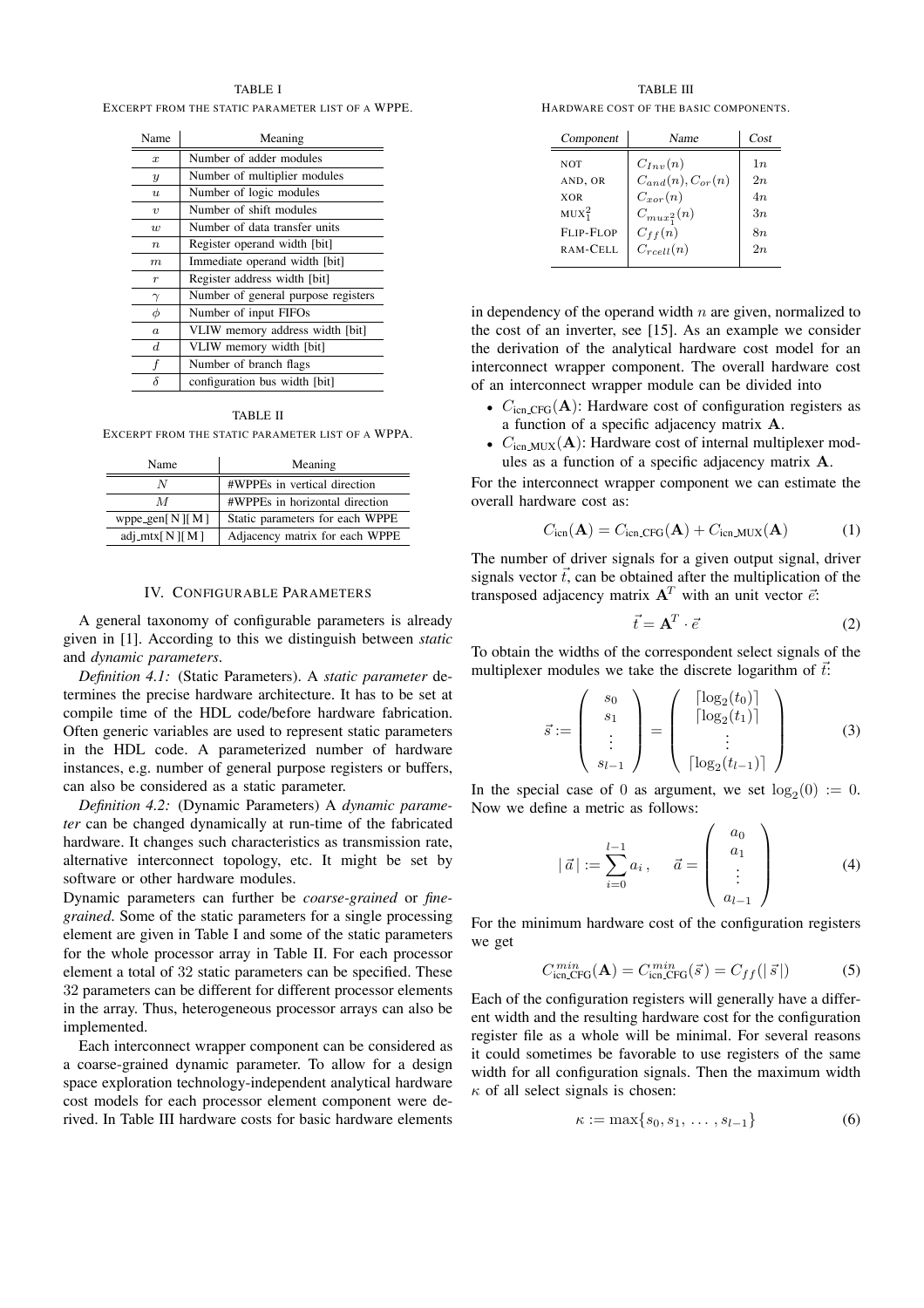The hardware cost of such a configuration register file amounts to

$$
C_{\text{icn\_CFG}}(\mathbf{A}) \le l \cdot C_{ff}(\kappa) \tag{7}
$$

Depending on the synthesis tool additional logic optimization could be performed which we do not consider yet. Therefore we use  $\leq$  in Eq. (7). The case of equality is given when all components of the select signal vector  $\vec{s}$  are identical and all output signals of the interconnect wrapper and input signals of the internal processor element are connected to the output of a corresponding multiplexer:

$$
\forall_{i,j=0,\ i\neq j}^{l-1} : s_i = s_j, \ s_i \neq 0, \ s_j \neq 0
$$

To specify the amount of  $C_{\text{icn_MUX}}(A)$  we additionally introduce a vector for the different widths of the interconnect wrapper output signals and processor element input signals (in the same order as they appear within the corresponding adjacency matrix **A**):

$$
\vec{w} := \left(\begin{array}{c} w_0 \\ w_1 \\ \vdots \\ w_{l-1} \end{array}\right) \tag{8}
$$

Now the hardware cost equation for the internal multiplexer modules of an interconnect wrapper can be specified

$$
C_{\text{icn_MUX}}(\mathbf{A}) = C_{\text{icn_MUX}}(\vec{t}, \vec{w}) \le \sum_{j=0}^{l-1} C_{mu x_1^{t_j}}(w_j),
$$
  
with  $C_{mu x_1^1}(w_j) := C_{connection}(w_j)$  and  
 $C_{mu x_1^0}(w_j) := 0$  (9)

Equation (9) assumes that all driver signals for the given output signal have the same width  $w_i$  as the given output signal. This might be true in particular cases, but in general all driver signals may have different widths not equal to the width of the driven output signal. This is the reason we use  $\leq$  in Eq. (9).  $C_{connection}(w_i)$  stands for the routing/area cost of a signal of the width  $w_i$ . However, we do not consider such cost in our hardware cost estimations yet and it can be therefore be set to 0.  $C_{mu}^{t_j}$  denotes the cost of a  $t_j$  to 1 multiplexer in our notation. Thus, for each integranged wrongs madule in the notation. Thus, for each interconnect wrapper module in the processor array the hardware cost can be estimated with the help of the following inequality:

$$
C_{\text{icn}}(\mathbf{A}) = C_{\text{icn}}(\vec{s}, \vec{t}, \vec{w}) \le
$$
  
 
$$
\leq l \cdot C_{ff}(\kappa) + \sum_{j=0}^{l-1} C_{mu x_1^{t_j}}(w_j)
$$
 (10)

# V. CASE STUDY

A highly parameterizable template was written in VHDL (*Very High Speed Hardware Description Language*) for the generation of weakly programmable processor arrays. An example  $4 \times 4$  processor array was instantiated and tested on a *Xilinx Virtex-II Pro™ xc2vp100* FPGA. To reduce synthesis and mapping time, a very simple configuration was chosen for all processing elements in the array. Each WPPE was



Fig. 4. (a) Theoretical hardware cost ratio for the case study interconnect wrapper and (b) Synthesis result.

configured to contain two adder modules and one module for the transfer of control signals. Data path width was chosen to be 16 bit.

First a simple adjacency matrix  $A_{cs}$  was chosen to compare the theoretically estimated hardware cost from Eq. (10) with synthesis results:

$$
\mathbf{A}_{cs} = \left(\begin{array}{cccccccccc} 0 & 0 & 0 & 0 & 0 & 0 & 0 & 0 & 1 & 0 \\ 0 & 0 & 0 & 0 & 0 & 0 & 0 & 0 & 0 & 1 \\ 0 & 0 & 0 & 0 & 0 & 0 & 0 & 0 & 1 & 0 \\ 0 & 0 & 0 & 0 & 0 & 0 & 0 & 0 & 0 & 1 \\ 1 & 0 & 0 & 0 & 0 & 0 & 0 & 0 & 0 & 1 \\ 0 & 1 & 0 & 0 & 0 & 0 & 0 & 0 & 0 & 1 \\ 0 & 0 & 0 & 0 & 0 & 0 & 0 & 0 & 0 & 1 \\ 1 & 0 & 1 & 0 & 1 & 0 & 1 & 0 & 0 & 0 \\ 0 & 1 & 0 & 1 & 0 & 1 & 0 & 1 & 0 & 0 \end{array} \right) (11)
$$

For the adjacency matrix  $A_{cs}$  a configuration of two input and output signals for each direction (North, East, South, West) and two input and output ports for the corresponding processing element was assumed. The output ports of the corresponding processing element are connected to all output ports of the interconnect wrapper component and all input signals from the input ports of the interconnect wrapper component can be connected to the input ports of the corresponding processing element. Thus, a mesh interconnect architecture can be realized with  $A_{cs}$ , for example. The estimated relation between hardware costs of the different parts of the interconnect wrapper as well as synthesis results are shown in Fig. 4. The orders of magnitude between different parts are quite accurate. This indicates that the comparison of different configurations in a design space exploration is accurate enough to take the right calculations for searching cost-optimal architectures.

Furthermore, two different interconnection schemes (with other adjacency matrices) were implemented, see Table V and VI for parameter values used. The logical interconnection scheme for the *4D hypercube* topology is depicted in Fig. 5(a) and for the *butterfly fat tree (BFT)-like* topology in Fig. 5(b). The results are shown in Table IV. It can be seen from the synthesis results, that starting from the basic mesh interconnection scheme additional interconnection configurations can be added at relative little hardware cost of roughly 2% in the case of the *4D hypercube* topology. In the case of the 4D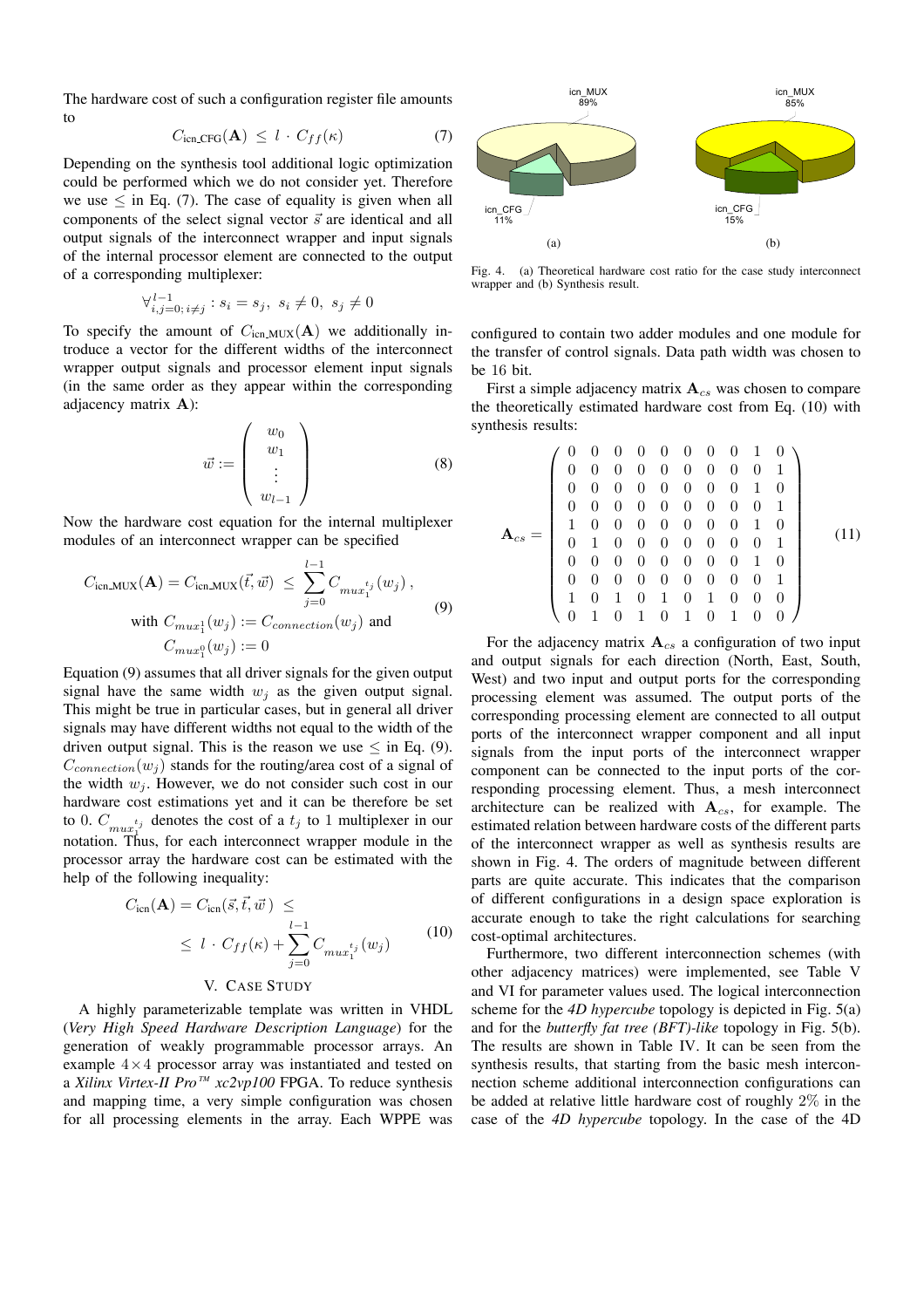

Fig. 5. (a) 4D Hypercube interconnection scheme and (b) BFT-like interconnection scheme in a  $4 \times 4$  array. TABLE IV

SYNTHESIS RESULTS FOR DIFFERENT INTERCONNECTION NETWORKS IN A 4×4 PROCESSOR ARRAY FOR A XILINX *xc2vp100* FPGA.

|                         | Mesh     | 4D Hypercube | 4D Hypercube & Mesh | BFT-like & 4D Hypercube |
|-------------------------|----------|--------------|---------------------|-------------------------|
| <b>Equivalent Gates</b> | 859482   | 865941       | 880125              | 875412                  |
| $MUX_1^4(16)$           | 32       | 32           | 33                  | 37                      |
| $MUX_1^8(16)$           | $\Omega$ | $\Omega$     |                     |                         |
| Logic LUT               | 30287    | 31724        | 33296               | 32883                   |
| Route-Through LUT       | 302      | 244          | 167                 | 140                     |
| Memory LUT              | 4768     | 4768         | 4768                | 4768                    |
| <b>FPGA Resources</b>   | $50\%$   | 51%          | 52\%                | 52%                     |

hypercube with the additional butterfly fat tree topology the hardware cost amounts to roughly 1%.

The configuration stream size and configuration times for a program consisting of four VLIW instructions in each WPPE can be seen in Table VII. In the best case all WPPEs in the array can be programmed with the same program and with the help of the multicast configuration this program has to be transferred only once over the 32 bit wide configuration bus. The transmission is controlled by a finite state machine. For this reason there are 5 setup and 1 end cycle for the transmission of one program. Therefore  $(4 \times 3 + 6)$  cycles are needed for the transmission of our VLIW program consisting of four 79 bit wide VLIW instructions. In the worst case each WPPE in the array has a different program an has to be programmed separately. In Table VIII configuration stream size and configuration time for one of two possible interconnect schemes, in this case 4D Hypercube or Mesh, is shown. On the whole  $2.88 \mu s + 130 ns = 3.01 \mu s$  are needed in worst case to configure the programs and the interconnect scheme of our  $4 \times 4$  array. In case of fine-grained architectures this is approximately the time needed to configure a single look-up table for Xilinx Virtex II FPGAs. The assumption for a program to consist only of four VLIW instructions is realistic, since different digital filter algorithms, like for example edge detection, can already be implemented with programs of that size.

## *A. Results*

The synthesis results indicate that a significantly higher hardware flexibility grade, two different dynamically reconfigurable interconnect topologies in our case, can be achieved with a relatively small hardware overhead. Since the physical interconnect topology often gives a substantial gain in execution time for corresponding algorithms, the additional flexibility allows us to implement more different applications on the single reconfigurable coarse-grained architecture. With the help of the technology-independent analytical hardware cost models an automatic design space exploration could be applied to find an appropriate hardware architecture for the given algorithm class, like for example multimedia processing of wireless applications.